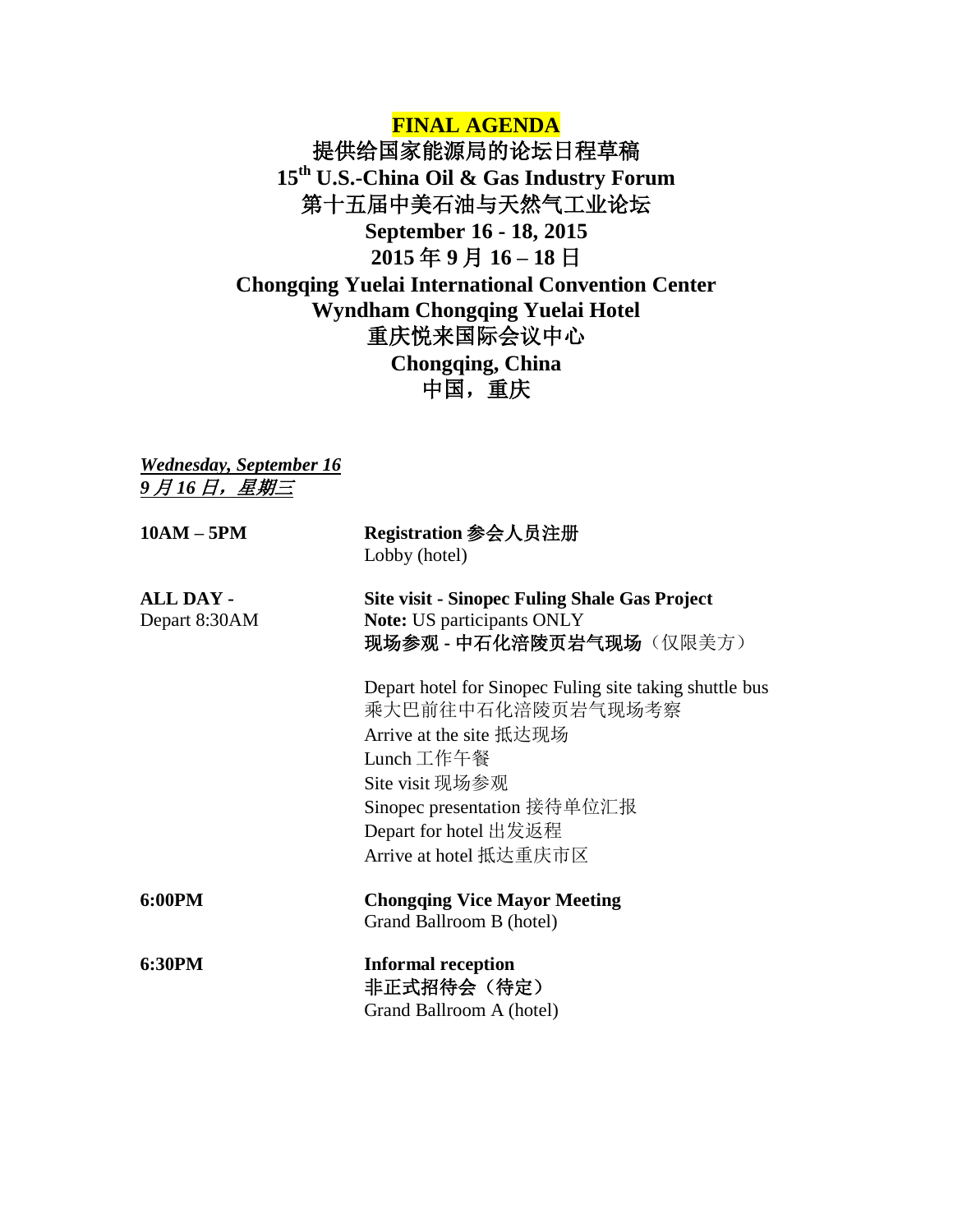*Thursday, September 17 9* 月 *17* 日,星期四

| AM                | Registration 参会人员注册                                                                                                                                                                                     |
|-------------------|---------------------------------------------------------------------------------------------------------------------------------------------------------------------------------------------------------|
| $8:00 - 9:00AM$   | <b>U.S. Government and Chinese Government Senior</b><br>Officials' breakfast meeting (10 persons from each US<br>and China)<br>中美政府代表小范围工作早餐(双方各出10人)<br>$16th$ Floor Club Lounge (hotel)               |
| $9:00 - 10:00AM$  | <b>US Government/Chinese Government and US</b><br><b>Industry/Chinese Industry Meeting (20 persons from</b><br>each US and China)<br>中美政府政府与公司代表小范围会谈(双方各出 20 人)<br>Meeting Room 1, $2nd$ Floor (hotel) |
| $10:00 - 10:30AM$ | OGIF Opening 中美油气工业论坛开幕式<br>Felicity Function Room (convention center)                                                                                                                                  |
| $10:00 - 10:05AM$ | <b>Chongqing Municipal Government Opening Remarks</b><br>(WENG JieMing, Chongqing Vice Mayor)<br>重庆市政府领导致欢迎辞(人选待定)                                                                                      |
| $10:05 - 10:30AM$ | <b>US and Chinese Government Officials' Opening</b><br><b>Remarks (given by ZHANG Yuqing and Christopher</b><br>Smith, 15 minutes each)<br>中美政府代表致开幕词(张玉清副局长、柯儒思助理<br>部长,发言时间各15分钟)                     |
|                   | <b>ZHANG Yuging, Deputy Administrator</b><br>National Energy Administration, China<br>张玉清, 中国国家能源局副局长                                                                                                   |
|                   | Christopher Smith, Assistant Secretary<br>Office of Fossil Energy<br><b>US Department of Energy</b><br>柯儒思, 美国能源部化石能源助理部长                                                                               |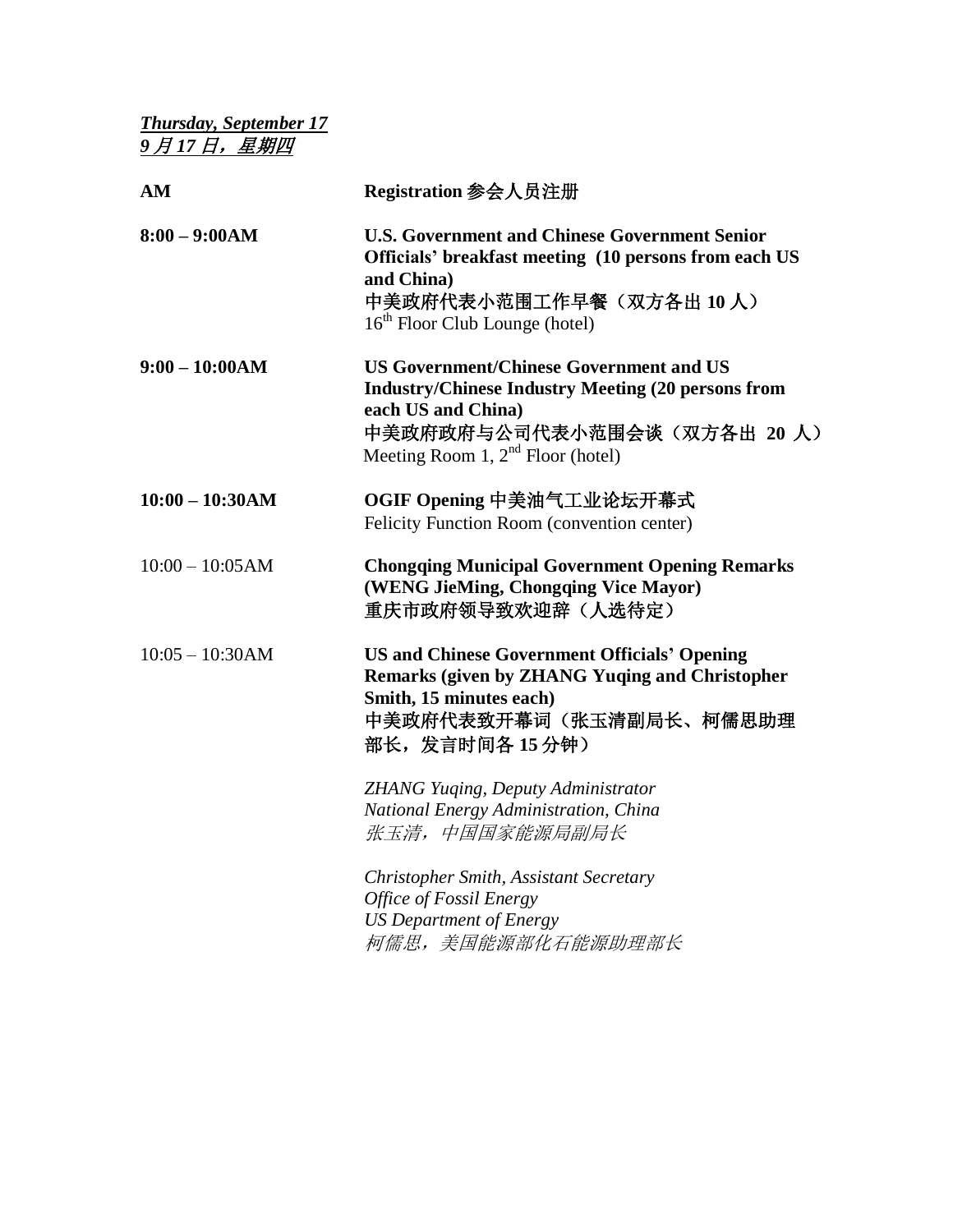| $10:30AM - 12:10PM$ | <b>Session 1: Sustainability &amp; Efficiencies</b><br>(Onshore/Offshore)<br>主题: 油气工业的可持续性和高效性(陆上/海上)<br>(各发言 20分钟)<br>Moderator 主持人: Robert Fee, Chief of Staff, Office of<br>Fossil Energy, US Department of Energy    |
|---------------------|--------------------------------------------------------------------------------------------------------------------------------------------------------------------------------------------------------------------------|
| $10:30 - 10:50AM$   | <b>Special Presentation 特别演讲嘉宾</b><br>1. Current situation and prospect of shale gas development<br>in Chongqing (ZHANG Dingyu, Deputy Director of<br>Chongqing People's Congress)<br>重庆页岩气勘探开发现状及前景(重庆市人大副主任张<br>定宇发言)  |
| $10:50 - 11:10AM$   | 0il<br>2. Oil companies' challenges and opportunities on capital<br>expenditure from the perspective of the business cycle<br>(WANG Zhen, Deputy General Manager, CNPC Policy<br>Research Office)<br>中国国有石油公司资本支出前景及国际影响 |
| $11:10 - 11:30AM$   | 3. Unconventional Resource Development in the New<br>Energy Pricing Environment (Mark Nelson, Vice President,<br>Commercial & Communication, ConocoPhillips)<br>在新的能源定价机制下非常规资源的开发(康菲石油中<br>国有限公司商务及企业传播副总裁 倪明康)         |
| $11:30 - 11:50AM$   | 4. Lean Leads the Way in a Low-Price Environment<br>(Zhiyong Zhao, Vice President, HESS Corporation and<br>Managing Director, HESS China Oil and Gas Limited)<br>是应对低油价的有效途径<br>(美国赫世集团副总裁, 赫世中国公司董事总经理赵志勇发<br>言)        |
| $11:50AM - 12:10PM$ | Question & Answer Session 问答                                                                                                                                                                                             |
| $12:10 - 1:10PM$    | Lunch 工作午餐<br>Wyndham Café (hotel)                                                                                                                                                                                       |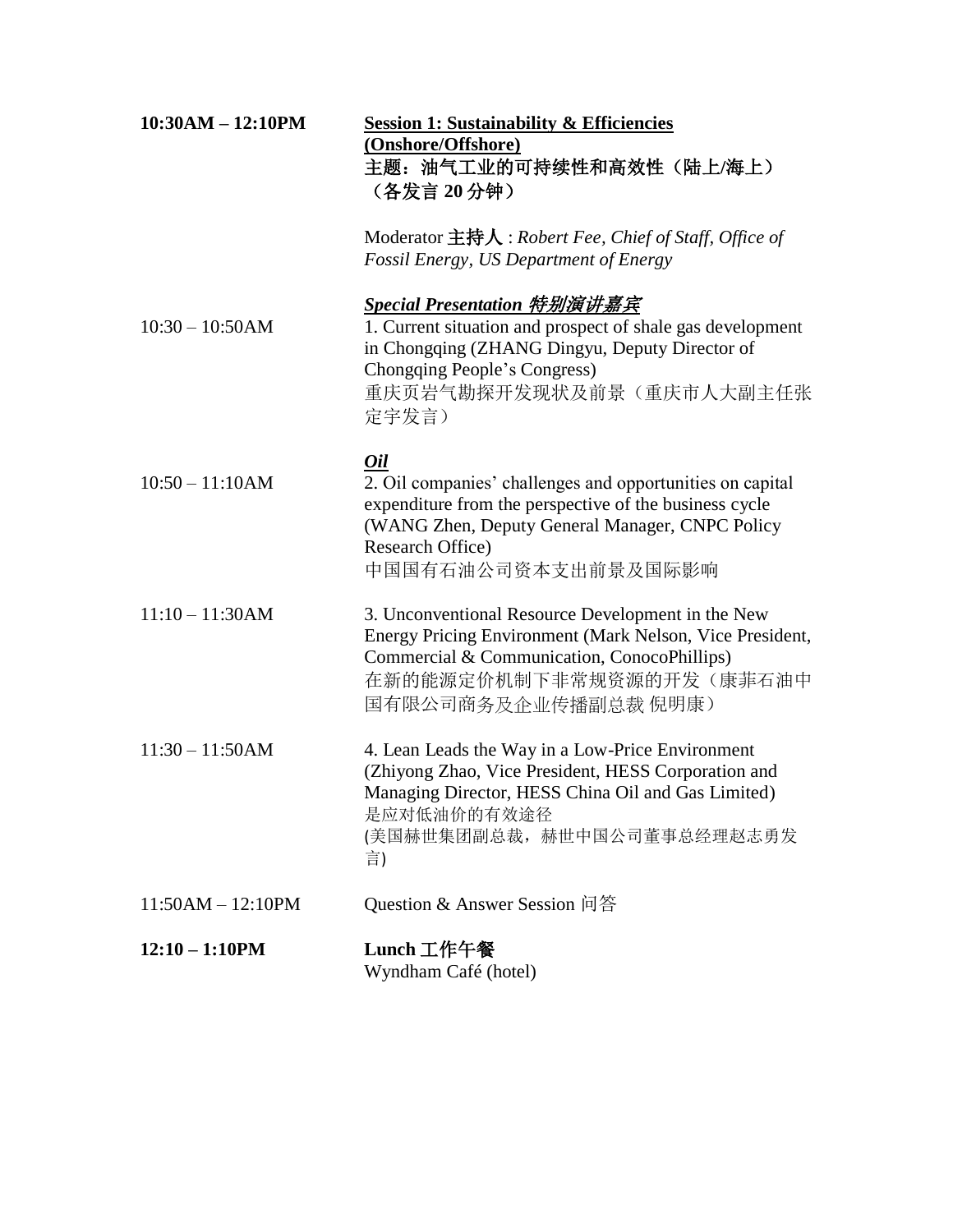| $2:00 - 3:40$ PM | <b>Session 1: Sustainability &amp; Efficiencies</b><br>(Onshore/Offshore)<br>主题: 油气工业的可持续性和高效性(陆上/海上)<br>(各发言 20分钟)                                                                                                                                                                     |
|------------------|-----------------------------------------------------------------------------------------------------------------------------------------------------------------------------------------------------------------------------------------------------------------------------------------|
|                  | Moderator 主持人: LIU Deshun, Director General, Oil &<br>Gas Department, National Energy Administration                                                                                                                                                                                    |
| $2:00 - 2:20$ PM | <b>Gas</b><br>5. Improving Project Net Present Value (NPV) through<br>Optimized Processed Technology (Brian Huston, Asia<br>Pacific Technology Manager, Halliburton)<br>(美国哈利伯顿公司代表发言)                                                                                                  |
| $2:20 - 2:40$ PM | 6. Sustainability Through the Supply Chain (Jennifer Bell,<br>CEO, Elements Offshore/ASME)<br>非常规资源: 整体供应链的可持续发展 (Elements<br>Offshore 行政总裁珍妮弗贝尔发言)                                                                                                                                     |
| $2:40 - 3:00$ PM | 7. Recent Technical Advances in Shale Plays – Practical<br>Applications in the Eagle Ford Shale (Gerald A. Morton,<br>General Counsel & Vice President of Business<br>Development, Carrizo Oil & Gas, Inc.)<br>页岩聚带最新的技术进步一在 EAGLE FORD 页岩的实<br>际应用 (美国 Carrizo 石油天然气公司副总裁吉拉德 莫<br>顿发言) |
| $3:00 - 3:20$ PM | 8. Methods and Measurements in EOR CCUS (ZHANG<br>Jian, Chief Engineer, Central Research Institute R&D<br>Center, CNOOC)<br>碳捕捉与碳封存等提高采收率的手段和方法                                                                                                                                         |
| $3:20 - 3:40$ PM | Question & Answer Session 问答                                                                                                                                                                                                                                                            |
| $3:40 - 4:00 PM$ | Coffee/Tea Break 茶歇                                                                                                                                                                                                                                                                     |
| $4:00 - 5:40$ PM | <b>Session 1: Sustainability &amp; Efficiencies</b><br>(Onshore/Offshore) (continued)<br>主题: 油气工业的可持续性和高效性 (陆上/海上)<br>(继续该议题)                                                                                                                                                           |
|                  | Moderator 主持人:<br>Maureen Smith, Principal Deputy Assistant Secretary for<br>Industry & Analysis, International Trade Administration,<br><b>US Department of Commerce</b>                                                                                                               |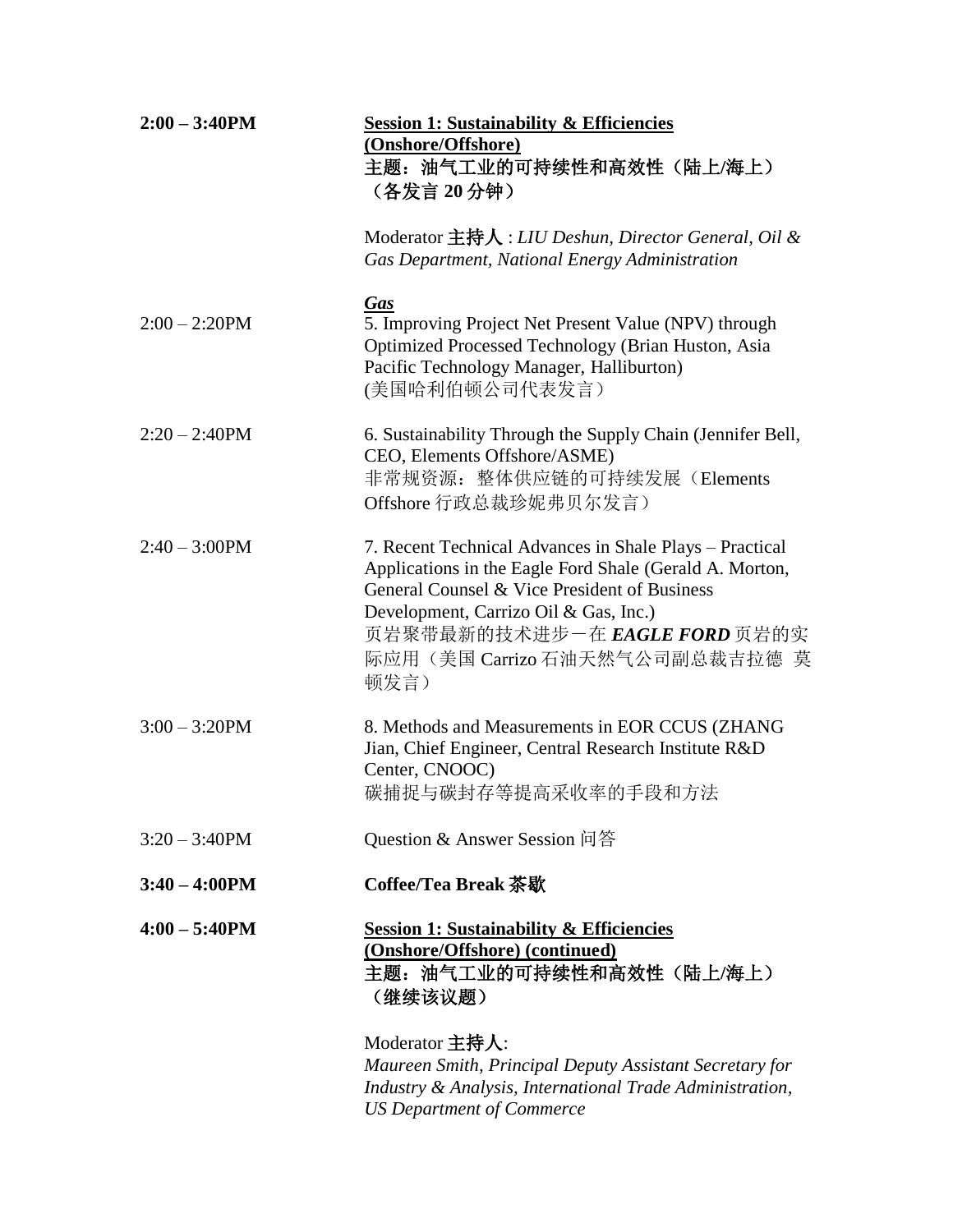|                                      | 主持人: 美国商务部国际贸易局产业分析代理助理部长<br>Maureen Smith                                                                                                                                                                                           |
|--------------------------------------|--------------------------------------------------------------------------------------------------------------------------------------------------------------------------------------------------------------------------------------|
| $4:00 - 4:20$ PM                     | 9. Reservoir Characterization, Drilling & Completion, $\&$<br>Field Development (HU Wenge, Deputy Director of North-<br>West Oilfield Company, Sinopec)<br>油藏描述、钻完井与油田开发技术                                                           |
| $4:20 - 4:40$ PM                     | 10. Direct Imaging of Fracs, Natural Fracture Networks,<br>and Producing Volumes with Passive Seismic Data (Alfred<br>Lacazette, PhD, Global Geophysical Services, Inc.)<br><b>根据被</b> 动地震数据对压裂裂缝,天然裂缝以及成产体积<br>进行直接成像(博士全球地球物理服务公司) |
| $4:40 - 5:00$ PM                     | 11. Development, exploration, and production resources of<br>deepwater oil and gas (ZHANG Wei, Chief Reservoir<br>Engineer, East Oilfield Company – South Sea, CNOOC)<br>深水油气资源的开发、勘探和生产                                             |
| $5:00 - 5:20$ PM                     | 12. Analysis of China's natural gas imports (LI Yao,<br>President, SIA Energy Consulting Group)<br>中国天然气的进口分析(思亚能源咨询公司总裁李遥发<br>言)                                                                                                    |
| $5:20 - 5:40$ PM                     | Question & Answer Session 问答                                                                                                                                                                                                         |
| 6:00PM                               | <b>Dinner</b><br>晩餐<br>Grand Ballroom A (hotel)                                                                                                                                                                                      |
| Friday, September 18<br>9 月 18 日,星期五 |                                                                                                                                                                                                                                      |

| $9:00 - 9:10AM$ | Opening comments 会前致词<br>(with Henry Hub focus)<br>Felicity Function Room (convention center) |
|-----------------|-----------------------------------------------------------------------------------------------|
|                 | Maureen Smith, Principal Deputy Assistant Secretary for<br>Industry & Analysis                |
|                 | International Trade Administration                                                            |
|                 | <b>US Department of Commerce</b>                                                              |
|                 | 美国商务部国际贸易局产业分析代理助理部长 Maureen                                                                  |
|                 | Smith                                                                                         |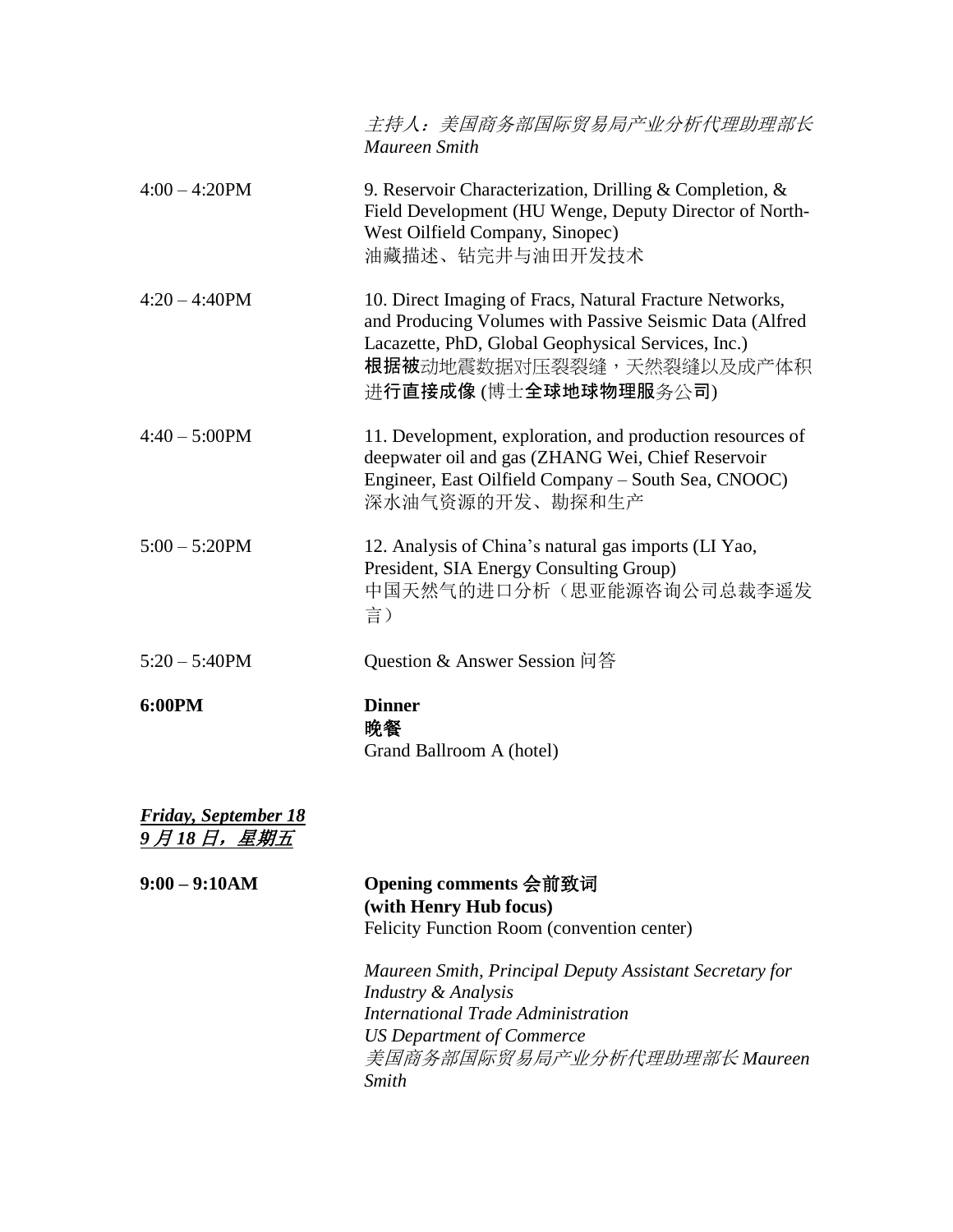| $9:10AM - 12:10PM$ | <b>Session 2: Diversification &amp; Innovation</b><br>(Onshore/Offshore)<br>主题:多样性与技术革命                                                                                                  |  |
|--------------------|------------------------------------------------------------------------------------------------------------------------------------------------------------------------------------------|--|
|                    | Moderator 主持人: Sally Kornfeld, Director, International<br>Division, Office of Oil & Natural Gas, US Department of<br>Energy                                                              |  |
| $9:10 - 9:30AM$    | Oil & Gas<br>1. History and future of continental oil and gas resources in<br>China (HE Jiangchuan, Deputy General Manager,<br>Exploration & Production Branch, CNPC)<br>中国陆相油气资源开发历史和展望 |  |
| $9:30 - 9:50AM$    | 2. Innovation in GE Oil & Gas (Qian Xiang, President of<br>GE Oil and Gas Great China)<br>油气行业的创新之道(美国 GE 石油天然气集团大中华<br>区总裁钱翔发言)                                                         |  |
| $9:50 - 10:10AM$   | 3. Innovation in the Offshore Oil and Gas Industry (Ken<br>Bayne, Senior Project Director, McDermott<br>International/ASME)<br>海上油气资源开发技术创新 (McDermott International<br>高级项目总监肯贝恩发言)     |  |
| $10:10 - 10:30AM$  | Question & Answer Session 问答                                                                                                                                                             |  |
| $10:30 - 10:50AM$  | 4. Optimizing future production activities through<br>diversification (JIN Zhijun, Academician of CAS and<br>Director of Pepris, Sinopec)<br>通过多样性优化未来的生产活动                              |  |
| $10:50 - 11:10AM$  | 5. Technical solution of standard small scale LNG<br>liquefaction plant (LI Weibin, Vice President, Jereh Group)<br>标准化小型 LNG 液化工厂解决方案                                                   |  |
| $11:10 - 11:30AM$  | 6. Nitrogen production technology in oil and gas<br>production (YANG Haiyan, Vice President, Creat Group)<br>油气增产氮气注采技术                                                                  |  |
| $11:30 - 11:50AM$  | 7. Solutions: Efficient, Economical, and Environmentally-<br>friendly Shale Gas Development (ZHANG Mi, President,<br>Honghua Group)<br>页岩气开发高效经济、环境友好解决方案                                |  |